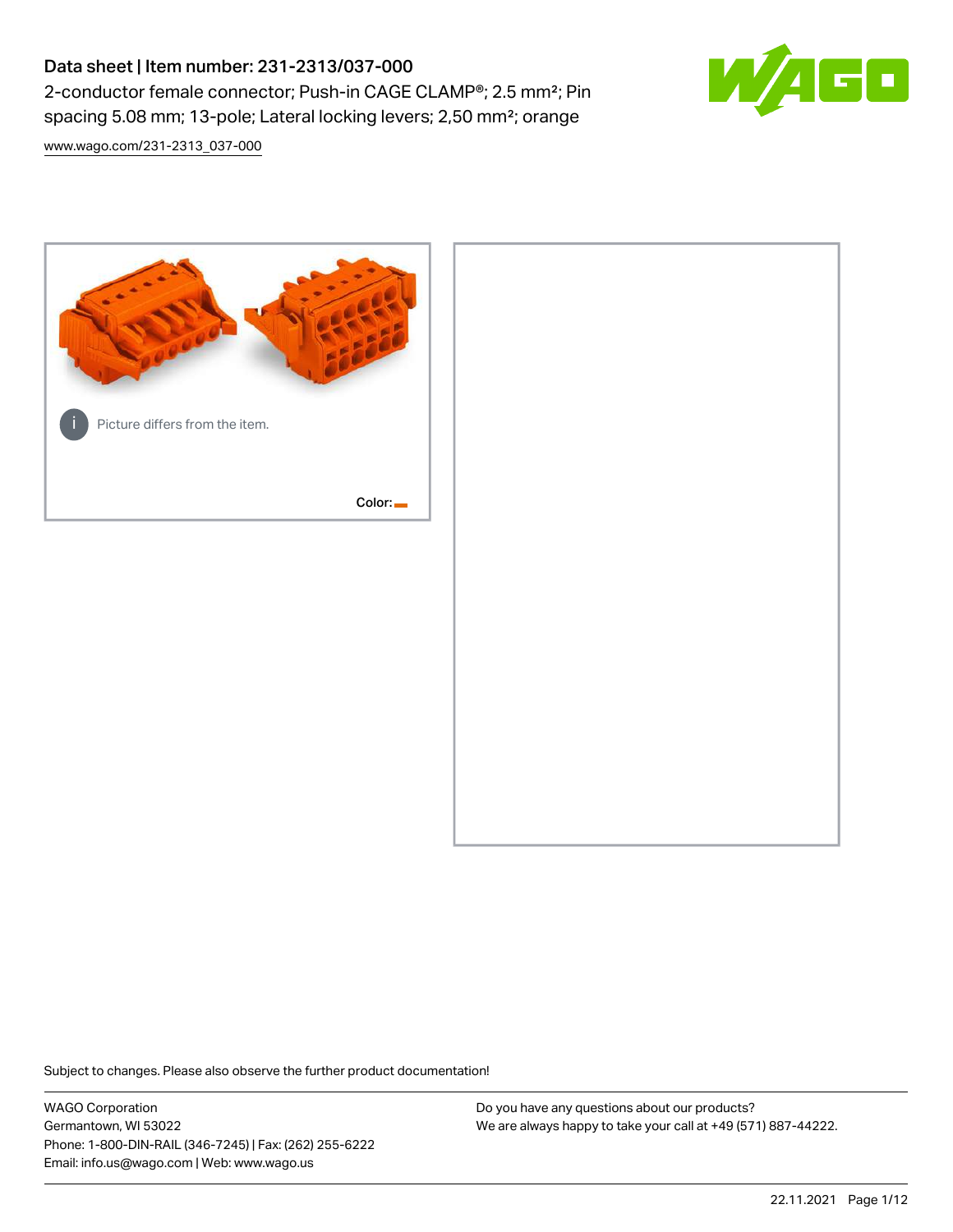



#### Item description

- $\blacksquare$ Universal connection for all conductor types
- $\blacksquare$ Two conductor entries per pole
- $\blacksquare$ For looping through power or data buses
- $\blacksquare$ Bus connection is retained, even when unmated
- $\blacksquare$ Push-in termination of solid and ferruled conductors
- $\blacksquare$ With coding fingers

## Data

#### Notes

| Safety information 1 | The MCS-MULTI CONNECTION SYSTEM includes connectors<br>without breaking capacity in accordance with DIN EN 61984. When<br>used as intended, these connectors must not be connected<br>/disconnected when live or under load. The circuit design should<br>ensure header pins, which can be touched, are not live when<br>unmated. |
|----------------------|-----------------------------------------------------------------------------------------------------------------------------------------------------------------------------------------------------------------------------------------------------------------------------------------------------------------------------------|
| Variants:            | Gold-plated or partially gold-plated contact surfaces<br>Other versions (or variants) can be requested from WAGO Sales or<br>configured at https://configurator.wago.com/                                                                                                                                                         |

| <b>WAGO Corporation</b>                                | Do you have any questions about our products?                 |
|--------------------------------------------------------|---------------------------------------------------------------|
| Germantown, WI 53022                                   | We are always happy to take your call at +49 (571) 887-44222. |
| Phone: 1-800-DIN-RAIL (346-7245)   Fax: (262) 255-6222 |                                                               |
| Email: info.us@wago.com   Web: www.wago.us             |                                                               |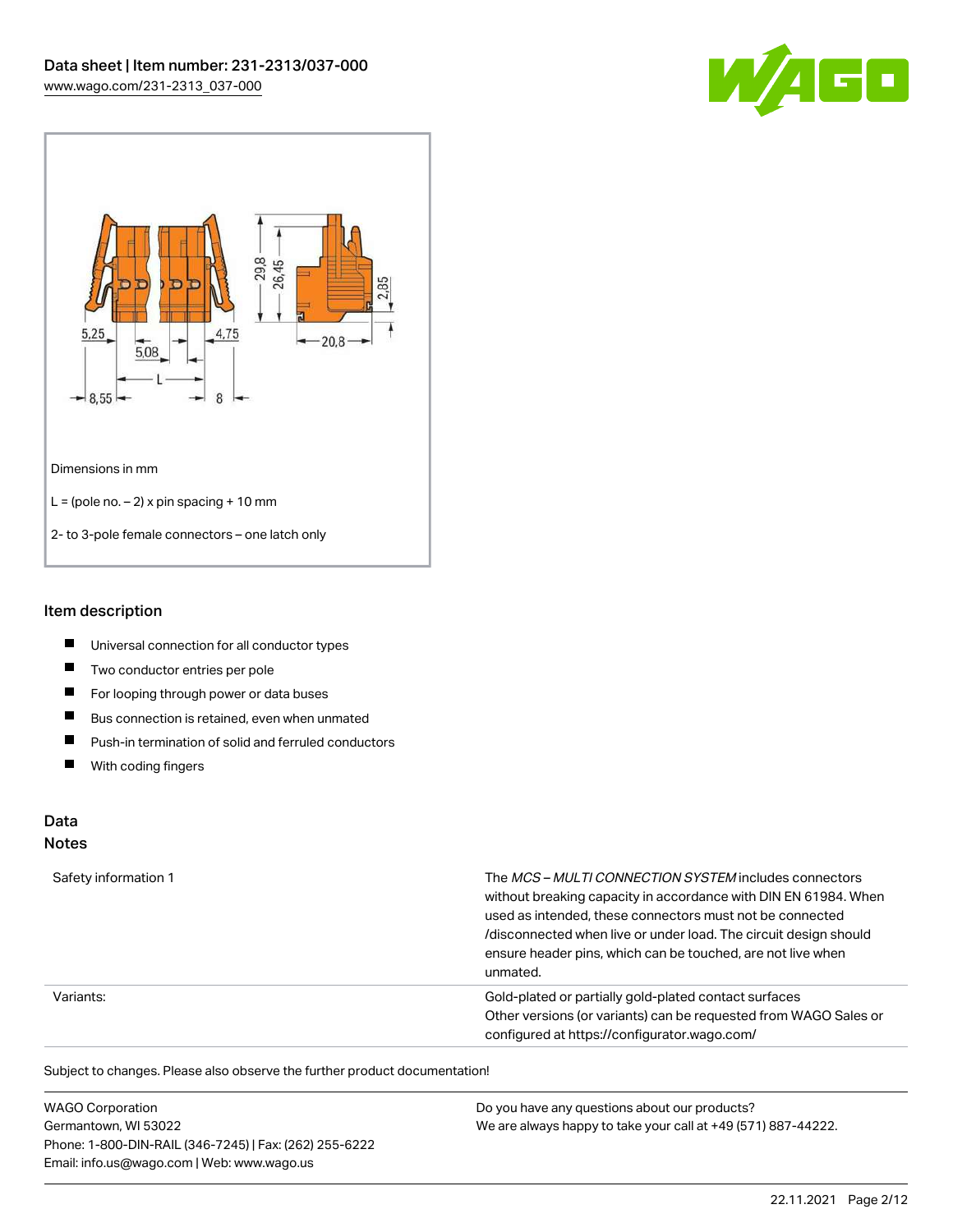

## Electrical data

## IEC Approvals

| Ratings per                 | IEC/EN 60664-1                                                        |
|-----------------------------|-----------------------------------------------------------------------|
| Rated voltage (III / 3)     | 320 V                                                                 |
| Rated surge voltage (III/3) | 4 <sub>k</sub> V                                                      |
| Rated voltage (III/2)       | 320 V                                                                 |
| Rated surge voltage (III/2) | 4 <sub>k</sub> V                                                      |
| Nominal voltage (II/2)      | 630 V                                                                 |
| Rated surge voltage (II/2)  | 4 <sub>k</sub> V                                                      |
| Rated current               | 16A                                                                   |
| Legend (ratings)            | $(III / 2)$ $\triangle$ Overvoltage category III / Pollution degree 2 |

## UL Approvals

| Approvals per                  | UL 1059 |
|--------------------------------|---------|
| Rated voltage UL (Use Group B) | 300 V   |
| Rated current UL (Use Group B) | 20A     |
| Rated voltage UL (Use Group D) | 300 V   |
| Rated current UL (Use Group D) | 10 A    |

## Ratings per UL

| Rated voltage UL 1977 | 600 V       |
|-----------------------|-------------|
| Rated current UL 1977 | 20h<br>20 A |

## CSA Approvals

| Approvals per                   | CSA   |
|---------------------------------|-------|
| Rated voltage CSA (Use Group B) | 300 V |
| Rated current CSA (Use Group B) | 15 A  |
| Rated voltage CSA (Use Group D) | 300 V |
| Rated current CSA (Use Group D) | 10 A  |

## Connection data

| Total number of connection points |  |
|-----------------------------------|--|
| Total number of potentials        |  |
| Number of connection types        |  |

| <b>WAGO Corporation</b>                                | Do you have any questions about our products?                 |
|--------------------------------------------------------|---------------------------------------------------------------|
| Germantown. WI 53022                                   | We are always happy to take your call at +49 (571) 887-44222. |
| Phone: 1-800-DIN-RAIL (346-7245)   Fax: (262) 255-6222 |                                                               |
| Email: info.us@wago.com   Web: www.wago.us             |                                                               |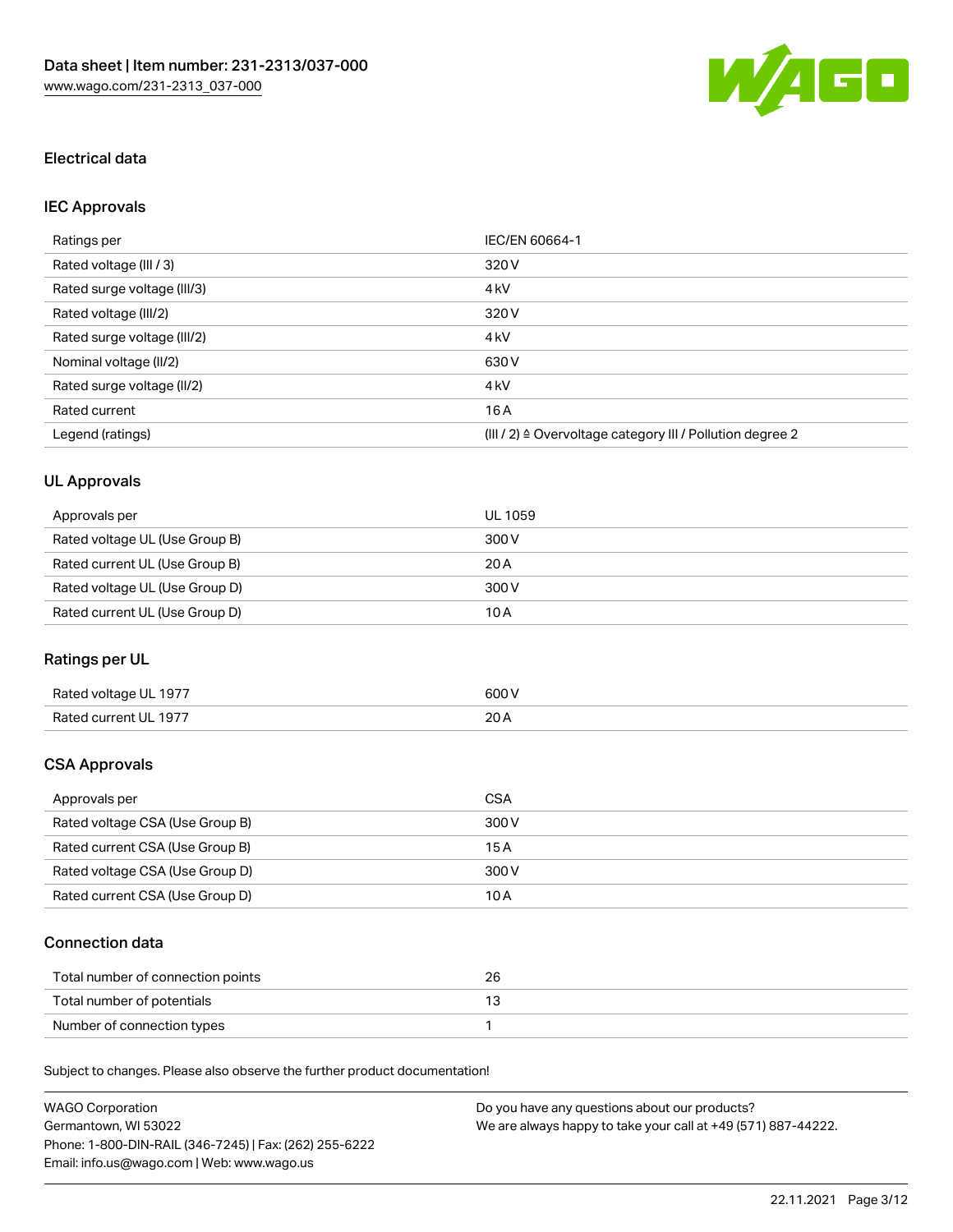[www.wago.com/231-2313\\_037-000](http://www.wago.com/231-2313_037-000)



### Number of levels 1

#### Connection 1

| Connection technology                             | Push-in CAGE CLAMP®                   |
|---------------------------------------------------|---------------------------------------|
| Actuation type                                    | Operating tool                        |
| Solid conductor                                   | $0.22.5$ mm <sup>2</sup> / 24  12 AWG |
| Fine-stranded conductor                           | $0.22.5$ mm <sup>2</sup> / 24  12 AWG |
| Fine-stranded conductor; with insulated ferrule   | $0.251.5$ mm <sup>2</sup>             |
| Fine-stranded conductor: with uninsulated ferrule | $0.252.5$ mm <sup>2</sup>             |
| Strip length                                      | $910$ mm $/0.350.39$ inch             |
| Number of poles                                   | 13                                    |
| Conductor entry direction to mating direction     | 0°                                    |

## Physical data

| Pin spacing | 5.08 mm / 0.2 inch    |
|-------------|-----------------------|
| Width       | 82.43 mm / 3.245 inch |
| Height      | 20.8 mm / 0.819 inch  |
| Depth       | 29.8 mm / 1.173 inch  |

### Plug-in connection

| Contact type (pluggable connector) | Female connector/socket |
|------------------------------------|-------------------------|
| Connector (connection type)        | for conductor           |
| Mismating protection               | No.                     |
| Locking of plug-in connection      | locking lever           |

#### Material data

| Color                       | orange                            |
|-----------------------------|-----------------------------------|
| Material group              |                                   |
| Insulation material         | Polyamide (PA66)                  |
| Flammability class per UL94 | V <sub>0</sub>                    |
| Clamping spring material    | Chrome nickel spring steel (CrNi) |
| Contact material            | Copper alloy                      |
| Contact plating             | tin-plated                        |
| Fire load                   | 0.516 MJ                          |
| Weight                      | 30.7 <sub>g</sub>                 |

| <b>WAGO Corporation</b>                                | Do you have any questions about our products?                 |
|--------------------------------------------------------|---------------------------------------------------------------|
| Germantown, WI 53022                                   | We are always happy to take your call at +49 (571) 887-44222. |
| Phone: 1-800-DIN-RAIL (346-7245)   Fax: (262) 255-6222 |                                                               |
| Email: info.us@wago.com   Web: www.wago.us             |                                                               |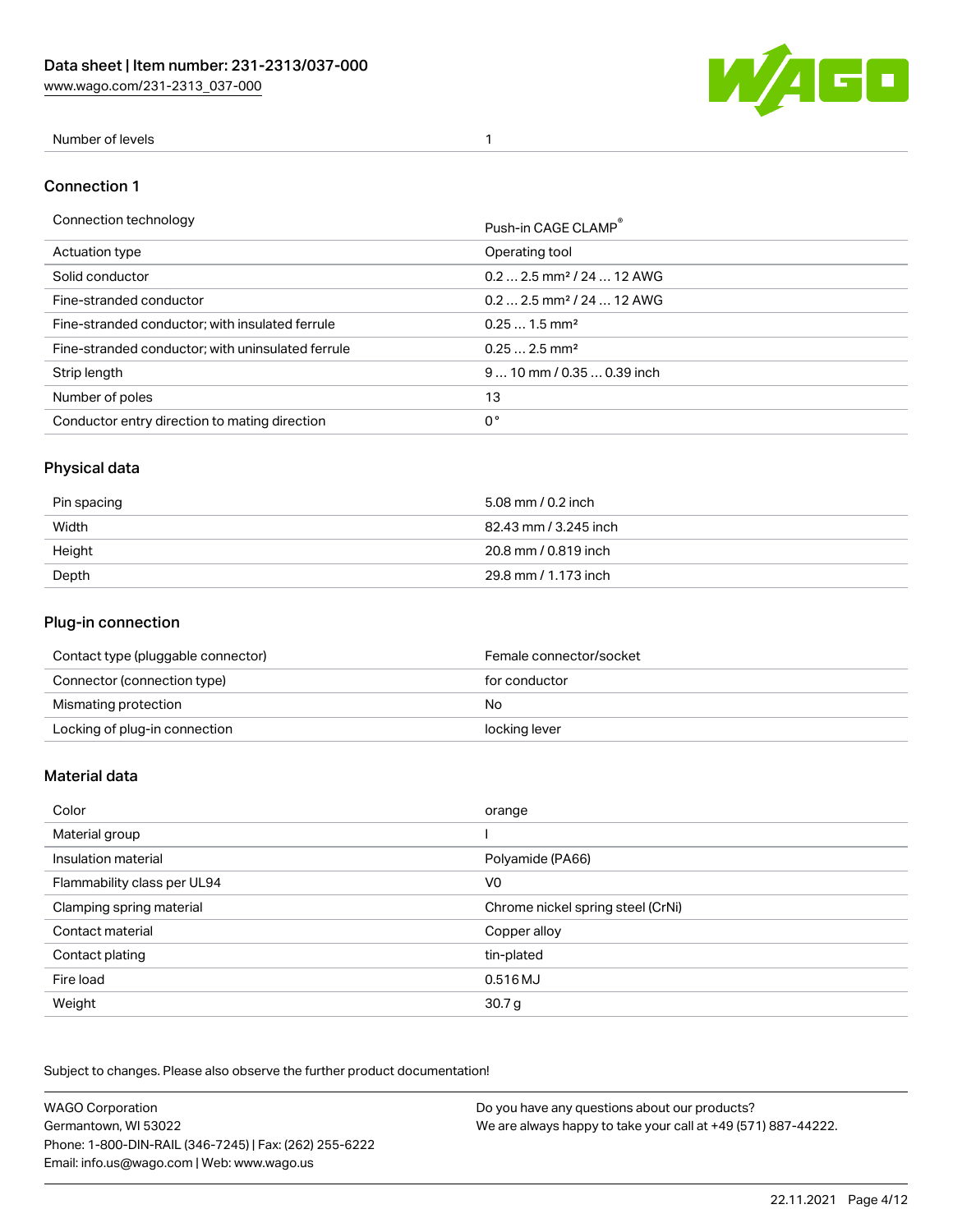

### Environmental requirements

| Limit temperature range | +85 °C<br>-60<br>$\sim$<br>___ |
|-------------------------|--------------------------------|
|-------------------------|--------------------------------|

#### Commercial data

| Product Group         | 3 (Multi Conn. System) |
|-----------------------|------------------------|
| PU (SPU)              | 25 Stück               |
| Packaging type        | box                    |
| Country of origin     | PL                     |
| <b>GTIN</b>           | 4044918564779          |
| Customs tariff number | 8536694040             |

### Approvals / Certificates

#### Country specific Approvals

| Logo                | Approval                                            | <b>Additional Approval Text</b> | Certificate<br>name |
|---------------------|-----------------------------------------------------|---------------------------------|---------------------|
|                     | CВ<br>DEKRA Certification B.V.                      | IEC 61984                       | NL-39756            |
| EMA<br><b>INEUR</b> | <b>KEMA/KEUR</b><br><b>DEKRA Certification B.V.</b> | EN 61984                        | 2190761.01          |

#### Ship Approvals

| Logo | Approval                                  | <b>Additional Approval Text</b> | Certificate<br>name                |
|------|-------------------------------------------|---------------------------------|------------------------------------|
| ABS  | <b>ABS</b><br>American Bureau of Shipping |                                 | $19 -$<br>HG1869876-<br><b>PDA</b> |
|      | <b>DNV GL</b>                             |                                 | TAE000016Z                         |
|      | Det Norske Veritas, Germanischer Lloyd    |                                 |                                    |

#### UL-Approvals

| Logo | Approval                                                                  | <b>Additional Approval Text</b> | Certificate<br>name |
|------|---------------------------------------------------------------------------|---------------------------------|---------------------|
|      | UL<br>UL International Germany GmbH                                       | <b>UL 1059</b>                  | E45172              |
|      | UL<br>UL International Germany GmbH                                       | <b>UL 1977</b>                  | E45171              |
|      | Cubicat to changes. Please also chasges the further product decumentation |                                 |                     |

Subject to changes. Please also observe the further product documentation!

| <b>WAGO Corporation</b>                                |
|--------------------------------------------------------|
| Germantown, WI 53022                                   |
| Phone: 1-800-DIN-RAIL (346-7245)   Fax: (262) 255-6222 |
| Email: info.us@wago.com   Web: www.wago.us             |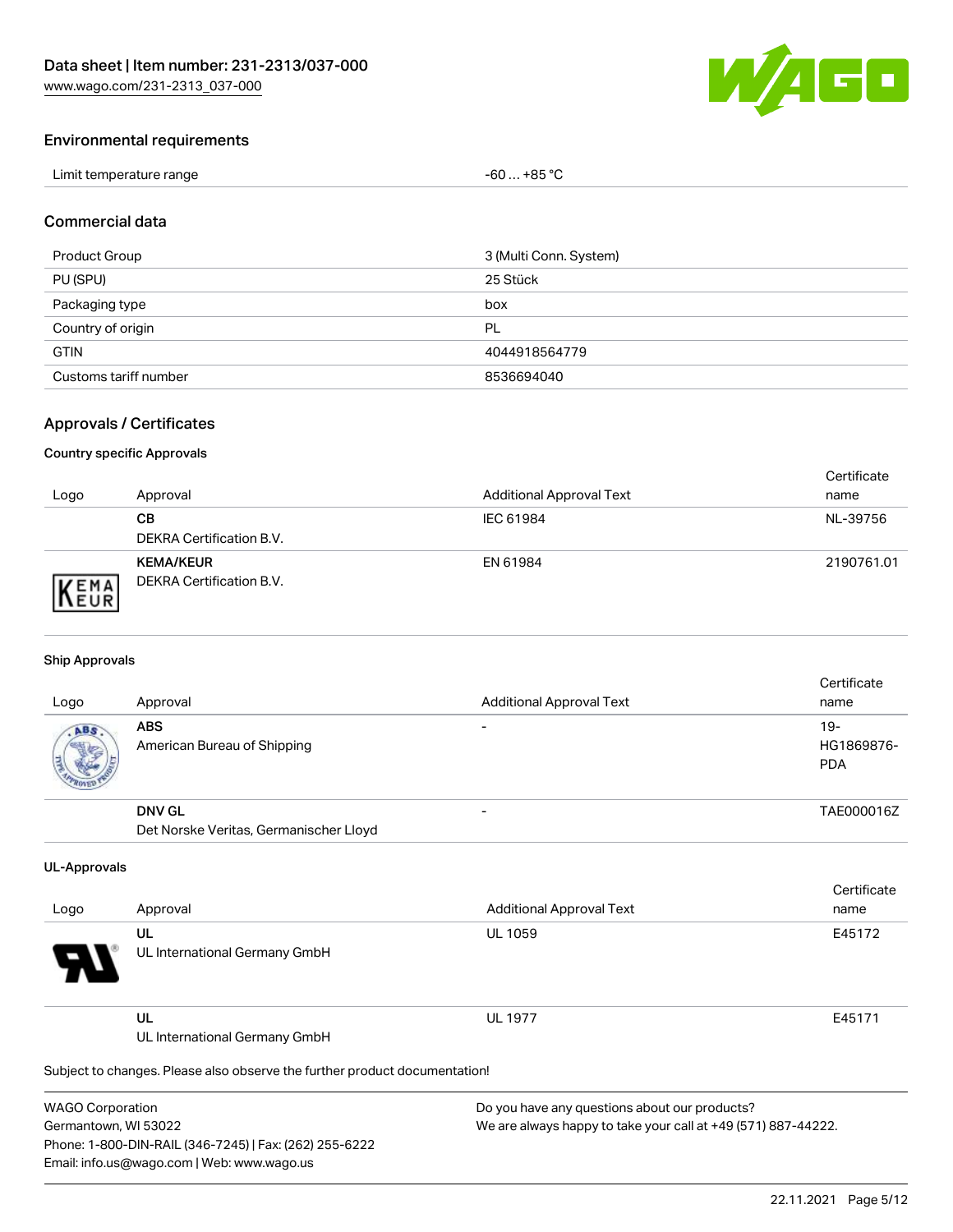



#### **Counterpart**

|  | ltem no.231-643<br>Male connector; 13-pole; Pin spacing 5.08 mm; orange | www.wago.com/231-643 |
|--|-------------------------------------------------------------------------|----------------------|
|--|-------------------------------------------------------------------------|----------------------|



Item no.231-543/001-000 Male header; 13-pole; THT; 1.0 x 1.0 mm solder pin; angled; pin spacing 5.08 mm; orange [www.wago.com/231-543/001-000](https://www.wago.com/231-543/001-000)

Item no.231-343/001-000 Male header; 13-pole; THT; 1.0 x 1.0 mm solder pin; straight; pin spacing 5.08 mm; orange [www.wago.com/231-343/001-000](https://www.wago.com/231-343/001-000)

### Optional accessories

#### Strain relief



Item no.: 734-428

Strain relief plate; orange [www.wago.com/734-428](http://www.wago.com/734-428)

Tools Operating tool Item no.: 209-130 Operating tool; suitable for 264, 280 and 281 Series; 1-way; of insulating material; white [www.wago.com/209-130](http://www.wago.com/209-130) Item no.: 210-657 Operating tool; Blade: 3.5 x 0.5 mm; with a partially insulated shaft; short; multicoloured [www.wago.com/210-657](http://www.wago.com/210-657) Item no.: 210-720 Operating tool; Blade: 3.5 x 0.5 mm; with a partially insulated shaft; multicoloured [www.wago.com/210-720](http://www.wago.com/210-720) Item no.: 280-432 nem no... 200-402<br>Operating tool; made of insulating material; 2-way; white [www.wago.com/280-432](http://www.wago.com/280-432) Item no.: 280-434 Next the second of the second of insulating material; 4-way [www.wago.com/280-434](http://www.wago.com/280-434)<br>Operating tool; made of insulating material; 4-way Item no.: 280-437 Operating tool; made of insulating material; 7-way [www.wago.com/280-437](http://www.wago.com/280-437)<br>Operating tool; made of insulating material; 7-way

| <b>WAGO Corporation</b>                                | Do you have any questions about our products?                 |
|--------------------------------------------------------|---------------------------------------------------------------|
| Germantown, WI 53022                                   | We are always happy to take your call at +49 (571) 887-44222. |
| Phone: 1-800-DIN-RAIL (346-7245)   Fax: (262) 255-6222 |                                                               |
| Email: info.us@wago.com   Web: www.wago.us             |                                                               |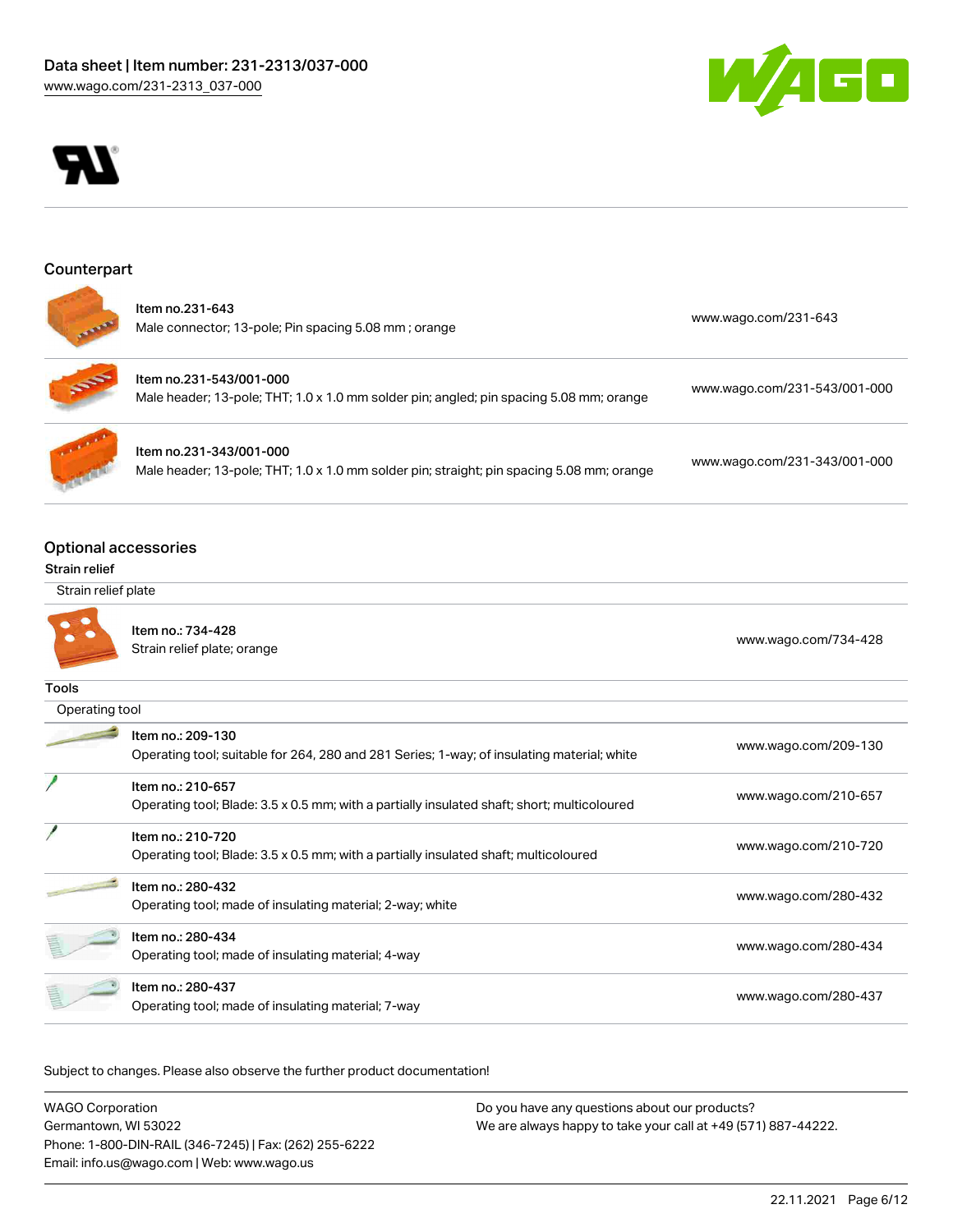[www.wago.com/231-2313\\_037-000](http://www.wago.com/231-2313_037-000)



|                         | Item no.: 280-440<br>Operating tool; made of insulating material; 10-way                                                                                                           |                                               | www.wago.com/280-440 |
|-------------------------|------------------------------------------------------------------------------------------------------------------------------------------------------------------------------------|-----------------------------------------------|----------------------|
|                         | Item no.: 280-435<br>Operating tool; made of insulating material; 5-way; gray                                                                                                      |                                               | www.wago.com/280-435 |
|                         | Item no.: 280-436<br>Operating tool; made of insulating material; 6-way                                                                                                            |                                               | www.wago.com/280-436 |
|                         | Item no.: 280-438<br>Operating tool; made of insulating material; 8-way                                                                                                            |                                               | www.wago.com/280-438 |
|                         | Item no.: 280-433<br>Operating tool; made of insulating material; 3-way                                                                                                            |                                               | www.wago.com/280-433 |
| Ferrules                |                                                                                                                                                                                    |                                               |                      |
| Ferrule                 |                                                                                                                                                                                    |                                               |                      |
|                         | Item no.: 216-101<br>Ferrule; Sleeve for 0.5 mm <sup>2</sup> / AWG 22; uninsulated; electro-tin plated; silver-colored                                                             |                                               | www.wago.com/216-101 |
|                         | Item no.: 216-104<br>Ferrule; Sleeve for 1.5 mm <sup>2</sup> / AWG 16; uninsulated; electro-tin plated; silver-colored                                                             |                                               | www.wago.com/216-104 |
|                         | Item no.: 216-106<br>Ferrule; Sleeve for 2.5 mm <sup>2</sup> / AWG 14; uninsulated; electro-tin plated; silver-colored                                                             |                                               | www.wago.com/216-106 |
|                         | Item no.: 216-102<br>Ferrule; Sleeve for 0.75 mm <sup>2</sup> / AWG 20; uninsulated; electro-tin plated; silver-colored                                                            |                                               | www.wago.com/216-102 |
|                         | Item no.: 216-103<br>Ferrule; Sleeve for 1 mm <sup>2</sup> / AWG 18; uninsulated; electro-tin plated                                                                               |                                               | www.wago.com/216-103 |
|                         | Item no.: 216-123<br>Ferrule; Sleeve for 1 mm <sup>2</sup> / AWG 18; uninsulated; electro-tin plated; silver-colored                                                               |                                               | www.wago.com/216-123 |
|                         | Item no.: 216-122<br>Ferrule; Sleeve for 0.75 mm <sup>2</sup> / AWG 20; uninsulated; electro-tin plated; silver-colored                                                            |                                               | www.wago.com/216-122 |
|                         | Item no.: 216-124<br>Ferrule; Sleeve for 1.5 mm <sup>2</sup> / AWG 16; uninsulated; electro-tin plated                                                                             |                                               | www.wago.com/216-124 |
|                         | Item no.: 216-142<br>Ferrule; Sleeve for 0.75 mm <sup>2</sup> / 18 AWG; uninsulated; electro-tin plated; electrolytic copper; gastight<br>crimped; acc. to DIN 46228, Part 1/08.92 |                                               | www.wago.com/216-142 |
|                         | Item no.: 216-132<br>Ferrule; Sleeve for 0.34 mm <sup>2</sup> / AWG 24; uninsulated; electro-tin plated                                                                            |                                               | www.wago.com/216-132 |
|                         | Item no.: 216-121<br>Ferrule; Sleeve for 0.5 mm <sup>2</sup> / AWG 22; uninsulated; electro-tin plated; silver-colored                                                             |                                               | www.wago.com/216-121 |
|                         | Item no.: 216-143<br>Ferrule; Sleeve for 1 mm <sup>2</sup> / AWG 18; uninsulated; electro-tin plated; electrolytic copper; gastight<br>crimped; acc. to DIN 46228, Part 1/08.92    |                                               | www.wago.com/216-143 |
|                         | Subject to changes. Please also observe the further product documentation!                                                                                                         |                                               |                      |
|                         |                                                                                                                                                                                    |                                               |                      |
| <b>WAGO Corporation</b> |                                                                                                                                                                                    | Do you have any questions about our products? |                      |

Germantown, WI 53022 Phone: 1-800-DIN-RAIL (346-7245) | Fax: (262) 255-6222 Email: info.us@wago.com | Web: www.wago.us

We are always happy to take your call at +49 (571) 887-44222.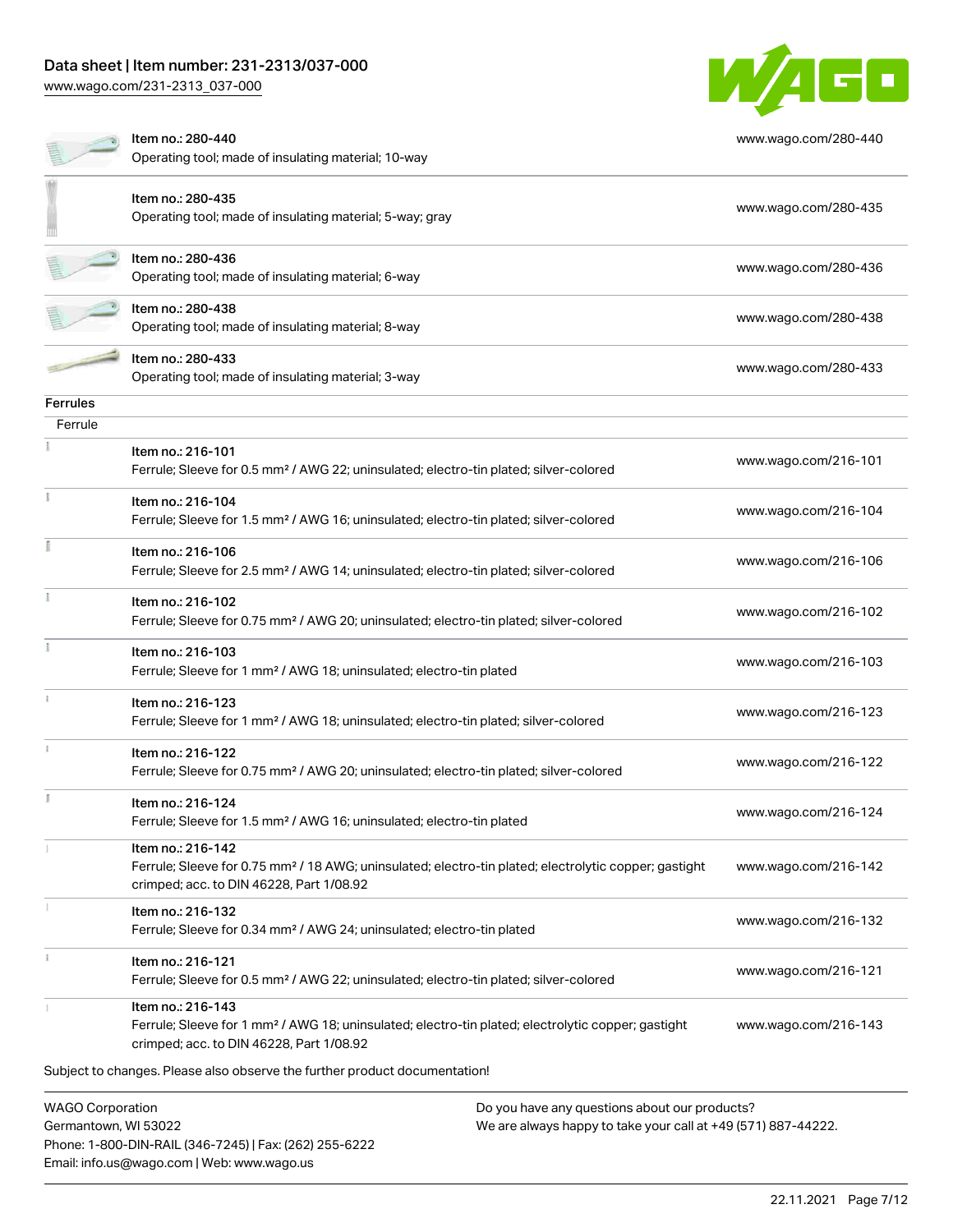[www.wago.com/231-2313\\_037-000](http://www.wago.com/231-2313_037-000)



|   | Item no.: 216-131<br>Ferrule; Sleeve for 0.25 mm <sup>2</sup> / AWG 24; uninsulated; electro-tin plated; silver-colored                                                                                 | www.wago.com/216-131 |
|---|---------------------------------------------------------------------------------------------------------------------------------------------------------------------------------------------------------|----------------------|
|   | Item no.: 216-141<br>Ferrule; Sleeve for 0.5 mm <sup>2</sup> / 20 AWG; uninsulated; electro-tin plated; electrolytic copper; gastight<br>crimped; acc. to DIN 46228, Part 1/08.92                       | www.wago.com/216-141 |
|   | Item no.: 216-152<br>Ferrule; Sleeve for 0.34 mm <sup>2</sup> / AWG 24; uninsulated; electro-tin plated                                                                                                 | www.wago.com/216-152 |
| ۸ | Item no.: 216-203<br>Ferrule; Sleeve for 1 mm <sup>2</sup> / AWG 18; insulated; electro-tin plated; red                                                                                                 | www.wago.com/216-203 |
|   | Item no.: 216-202<br>Ferrule; Sleeve for 0.75 mm <sup>2</sup> / 18 AWG; insulated; electro-tin plated; gray                                                                                             | www.wago.com/216-202 |
| т | Item no.: 216-151<br>Ferrule; Sleeve for 0.25 mm <sup>2</sup> / AWG 24; uninsulated; electro-tin plated                                                                                                 | www.wago.com/216-151 |
| 1 | Item no.: 216-204<br>Ferrule; Sleeve for 1.5 mm <sup>2</sup> / AWG 16; insulated; electro-tin plated; black                                                                                             | www.wago.com/216-204 |
|   | Item no.: 216-144<br>Ferrule; Sleeve for 1.5 mm <sup>2</sup> / AWG 16; uninsulated; electro-tin plated; electrolytic copper; gastight<br>crimped; acc. to DIN 46228, Part 1/08.92; silver-colored       | www.wago.com/216-144 |
|   | Item no.: 216-201<br>Ferrule; Sleeve for 0.5 mm <sup>2</sup> / 20 AWG; insulated; electro-tin plated; white                                                                                             | www.wago.com/216-201 |
|   | Item no.: 216-223<br>Ferrule; Sleeve for 1 mm <sup>2</sup> / AWG 18; insulated; electro-tin plated; red                                                                                                 | www.wago.com/216-223 |
|   | Item no.: 216-241<br>Ferrule; Sleeve for 0.5 mm <sup>2</sup> / 20 AWG; insulated; electro-tin plated; electrolytic copper; gastight<br>crimped; acc. to DIN 46228, Part 4/09.90; white                  | www.wago.com/216-241 |
|   | Item no.: 216-242<br>Ferrule; Sleeve for 0.75 mm <sup>2</sup> / 18 AWG; insulated; electro-tin plated; electrolytic copper; gastight<br>crimped; acc. to DIN 46228, Part 4/09.90; gray                  | www.wago.com/216-242 |
|   | Item no.: 216-222<br>Ferrule; Sleeve for 0.75 mm <sup>2</sup> / 18 AWG; insulated; electro-tin plated; gray                                                                                             | www.wago.com/216-222 |
|   | Item no.: 216-221<br>Ferrule; Sleeve for 0.5 mm <sup>2</sup> / 20 AWG; insulated; electro-tin plated; white                                                                                             | www.wago.com/216-221 |
| 1 | Item no.: 216-224<br>Ferrule; Sleeve for 1.5 mm <sup>2</sup> / AWG 16; insulated; electro-tin plated; black                                                                                             | www.wago.com/216-224 |
| ٠ | Item no.: 216-243<br>Ferrule; Sleeve for 1 mm <sup>2</sup> / AWG 18; insulated; electro-tin plated; electrolytic copper; gastight crimped; www.wago.com/216-243<br>acc. to DIN 46228, Part 4/09.90; red |                      |
| 1 | Item no.: 216-244<br>Ferrule; Sleeve for 1.5 mm <sup>2</sup> / AWG 16; insulated; electro-tin plated; electrolytic copper; gastight<br>crimped; acc. to DIN 46228, Part 4/09.90; black                  | www.wago.com/216-244 |

WAGO Corporation Germantown, WI 53022 Phone: 1-800-DIN-RAIL (346-7245) | Fax: (262) 255-6222 Email: info.us@wago.com | Web: www.wago.us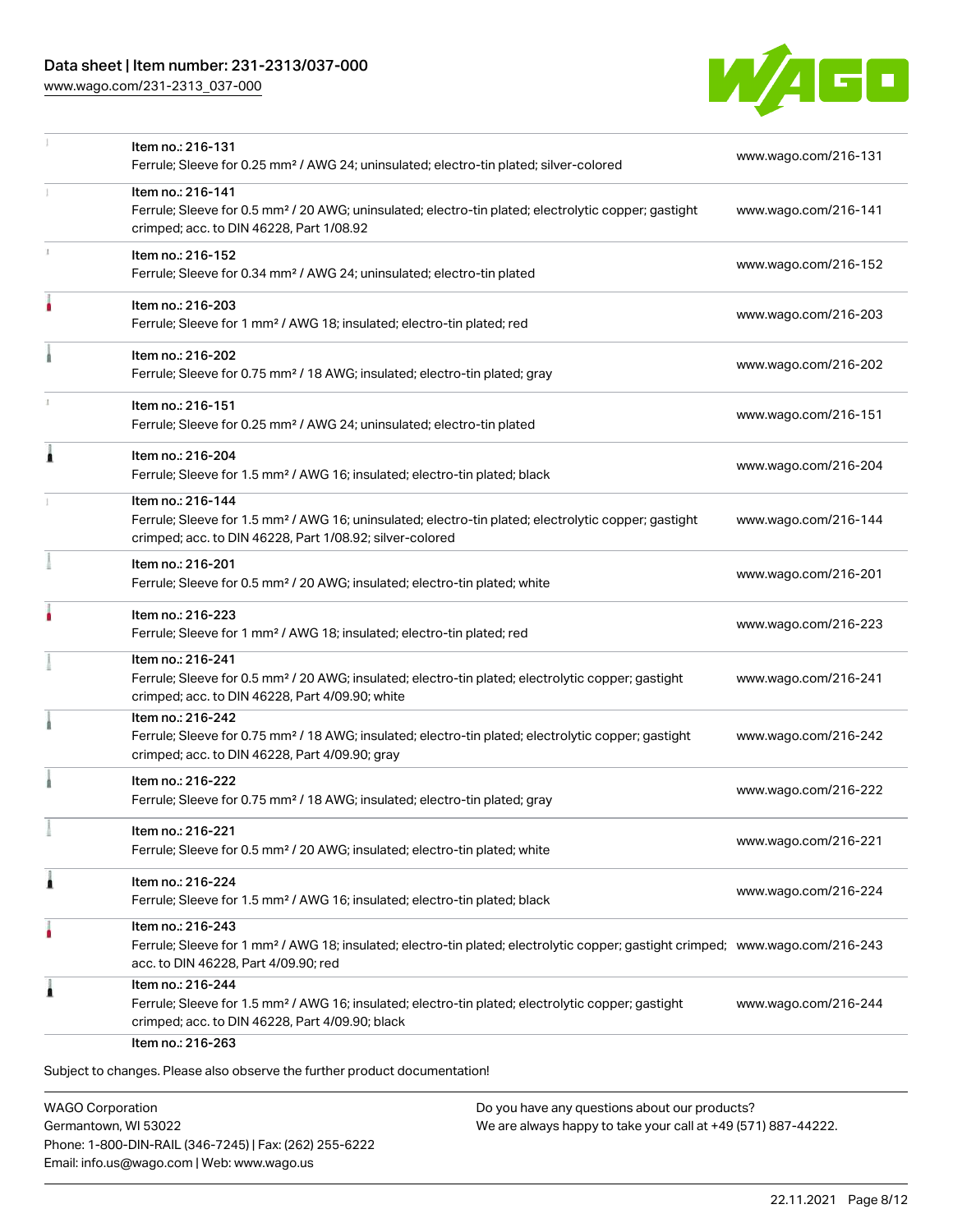## Data sheet | Item number: 231-2313/037-000

[www.wago.com/231-2313\\_037-000](http://www.wago.com/231-2313_037-000)



|                     | Ferrule; Sleeve for 1 mm <sup>2</sup> / AWG 18; insulated; electro-tin plated; electrolytic copper; gastight crimped; www.wago.com/216-263<br>acc. to DIN 46228, Part 4/09.90; red |                      |
|---------------------|------------------------------------------------------------------------------------------------------------------------------------------------------------------------------------|----------------------|
| j                   | Item no.: 216-264                                                                                                                                                                  |                      |
|                     | Ferrule; Sleeve for 1.5 mm <sup>2</sup> / AWG 16; insulated; electro-tin plated; electrolytic copper; gastight                                                                     | www.wago.com/216-264 |
|                     | crimped; acc. to DIN 46228, Part 4/09.90; black                                                                                                                                    |                      |
| ۸                   | Item no.: 216-284                                                                                                                                                                  |                      |
|                     | Ferrule; Sleeve for 1.5 mm <sup>2</sup> / AWG 16; insulated; electro-tin plated; electrolytic copper; gastight                                                                     | www.wago.com/216-284 |
|                     | crimped; acc. to DIN 46228, Part 4/09.90; black                                                                                                                                    |                      |
|                     | Item no.: 216-262                                                                                                                                                                  |                      |
|                     | Ferrule; Sleeve for 0.75 mm <sup>2</sup> / 18 AWG; insulated; electro-tin plated; electrolytic copper; gastight                                                                    | www.wago.com/216-262 |
|                     | crimped; acc. to DIN 46228, Part 4/09.90; gray                                                                                                                                     |                      |
|                     | Item no.: 216-301                                                                                                                                                                  |                      |
|                     | Ferrule; Sleeve for 0.25 mm <sup>2</sup> / AWG 24; insulated; electro-tin plated; yellow                                                                                           | www.wago.com/216-301 |
|                     | Item no.: 216-321                                                                                                                                                                  |                      |
|                     | Ferrule; Sleeve for 0.25 mm <sup>2</sup> / AWG 24; insulated; electro-tin plated; yellow                                                                                           | www.wago.com/216-321 |
|                     |                                                                                                                                                                                    |                      |
|                     | Item no.: 216-322                                                                                                                                                                  | www.wago.com/216-322 |
|                     | Ferrule; Sleeve for 0.34 mm <sup>2</sup> / 22 AWG; insulated; electro-tin plated; green                                                                                            |                      |
| ٠                   | Item no.: 216-302                                                                                                                                                                  |                      |
|                     | Ferrule; Sleeve for 0.34 mm <sup>2</sup> / 22 AWG; insulated; electro-tin plated; light turquoise                                                                                  | www.wago.com/216-302 |
| Insulations stops   |                                                                                                                                                                                    |                      |
| Insulation stop     |                                                                                                                                                                                    |                      |
|                     |                                                                                                                                                                                    |                      |
|                     | Item no.: 231-672                                                                                                                                                                  | www.wago.com/231-672 |
|                     | Insulation stop; 0.75 - 1 mm <sup>2</sup> ; dark gray                                                                                                                              |                      |
|                     |                                                                                                                                                                                    |                      |
|                     |                                                                                                                                                                                    |                      |
|                     | Item no.: 231-670                                                                                                                                                                  | www.wago.com/231-670 |
|                     | Insulation stop; 0.08-0.2 mm <sup>2</sup> / 0.2 mm <sup>2</sup> "s"; white                                                                                                         |                      |
|                     |                                                                                                                                                                                    |                      |
|                     | Item no.: 231-671                                                                                                                                                                  | www.wago.com/231-671 |
|                     | Insulation stop; 0.25 - 0.5 mm <sup>2</sup> ; light gray                                                                                                                           |                      |
| Marking accessories |                                                                                                                                                                                    |                      |
| Marking strip       |                                                                                                                                                                                    |                      |
|                     |                                                                                                                                                                                    |                      |
|                     | Item no.: 210-331/508-103                                                                                                                                                          | www.wago.com/210-331 |
|                     | Marking strips; as a DIN A4 sheet; MARKED; 1-12 (200x); Height of marker strip: 2.3 mm/0.091 in; Strip<br>length 182 mm; Horizontal marking; Self-adhesive; white                  | /508-103             |
|                     | Item no.: 210-331/508-104                                                                                                                                                          |                      |
|                     | Marking strips; as a DIN A4 sheet; MARKED; 13-24 (200x); Height of marker strip: 2.3 mm/0.091 in; Strip                                                                            | www.wago.com/210-331 |
|                     | length 182 mm; Horizontal marking; Self-adhesive; white                                                                                                                            | /508-104             |
|                     |                                                                                                                                                                                    |                      |
|                     | Item no.: 210-332/508-202                                                                                                                                                          |                      |

Subject to changes. Please also observe the further product documentation!

WAGO Corporation Germantown, WI 53022 Phone: 1-800-DIN-RAIL (346-7245) | Fax: (262) 255-6222 Email: info.us@wago.com | Web: www.wago.us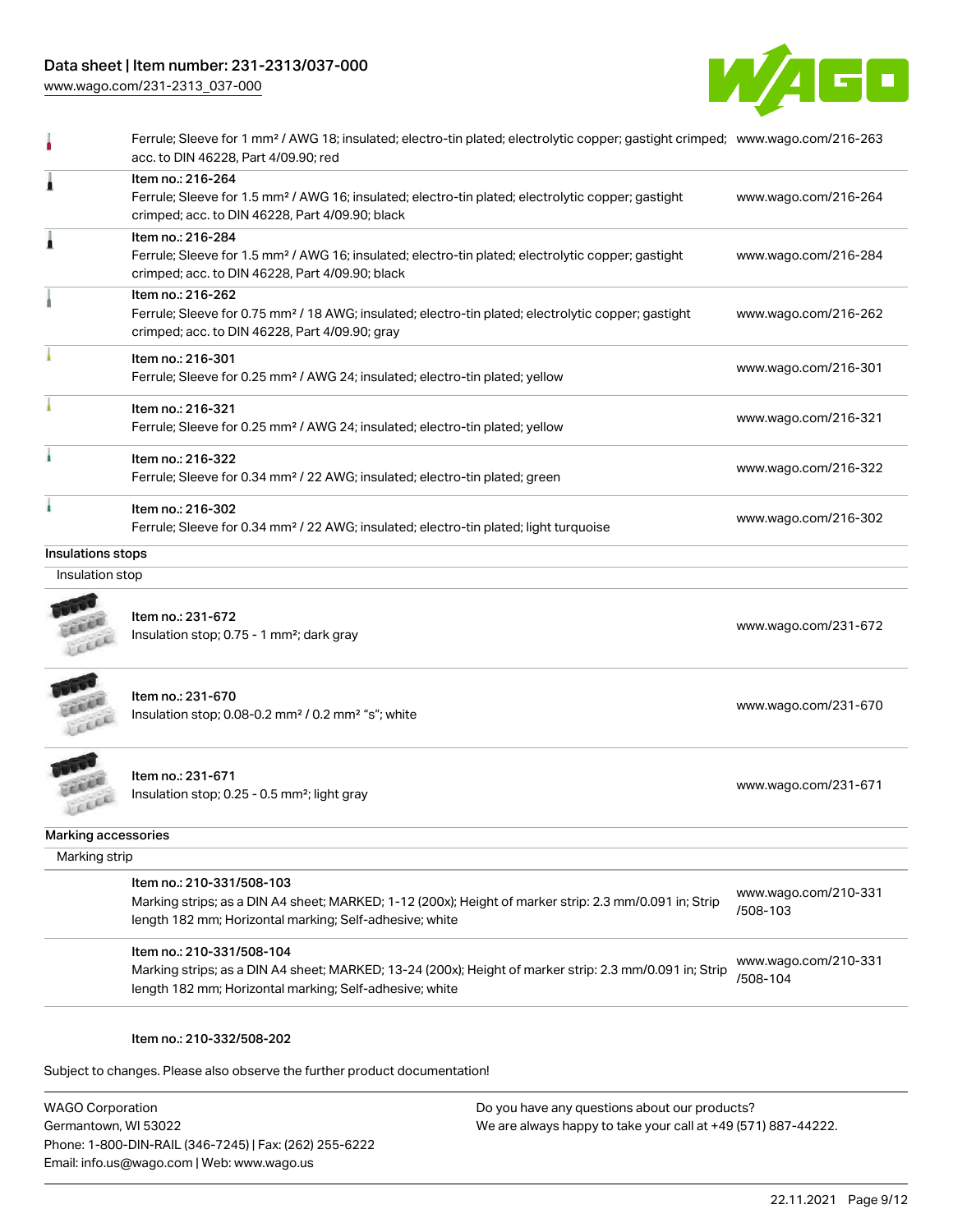

| Marking strips; as a DIN A4 sheet; MARKED; 1-16 (160x); Height of marker strip: 3 mm; Strip length 182<br>mm; Horizontal marking; Self-adhesive; white                               | /508-202      | www.wago.com/210-332 |
|--------------------------------------------------------------------------------------------------------------------------------------------------------------------------------------|---------------|----------------------|
| Item no.: 210-332/508-204<br>Marking strips; as a DIN A4 sheet; MARKED; 17-32 (160x); Height of marker strip: 3 mm; Strip length<br>182 mm; Horizontal marking; Self-adhesive; white | /508-204      | www.wago.com/210-332 |
| Item no.: 210-332/508-206<br>Marking strips; as a DIN A4 sheet; MARKED; 33-48 (160x); Height of marker strip: 3 mm; Strip length<br>182 mm; Horizontal marking; Self-adhesive; white | /508-206      | www.wago.com/210-332 |
| Item no.: 210-332/508-205<br>Marking strips; as a DIN A4 sheet; MARKED; 1-32 (80x); Height of marker strip: 3 mm; Strip length 182<br>mm; Horizontal marking; Self-adhesive; white   | /508-205      | www.wago.com/210-332 |
| Testing accessories                                                                                                                                                                  |               |                      |
| Testing accessories                                                                                                                                                                  |               |                      |
| Item no.: 231-661<br>Test plugs for female connectors; for 5 mm and 5.08 mm pin spacing; 2,50 mm <sup>2</sup> ; light gray                                                           |               | www.wago.com/231-661 |
| <b>Downloads</b><br>Documentation                                                                                                                                                    |               |                      |
| <b>Additional Information</b><br>Technical explanations<br>2019 Apr 3                                                                                                                | pdf<br>2.0 MB | Download             |
| <b>CAD files</b>                                                                                                                                                                     |               |                      |
| CAD data                                                                                                                                                                             |               |                      |
| 2D/3D Models 231-2313/037-000                                                                                                                                                        | <b>URL</b>    | Download             |
| <b>CAE</b> data                                                                                                                                                                      |               |                      |
| EPLAN Data Portal 231-2313/037-000                                                                                                                                                   | <b>URL</b>    | Download             |
| ZUKEN Portal 231-2313/037-000                                                                                                                                                        | <b>URL</b>    | Download             |
|                                                                                                                                                                                      | <b>URL</b>    | Download             |

### Environmental Product Compliance

#### Compliance Search

Subject to changes. Please also observe the further product documentation!

WAGO Corporation Germantown, WI 53022 Phone: 1-800-DIN-RAIL (346-7245) | Fax: (262) 255-6222 Email: info.us@wago.com | Web: www.wago.us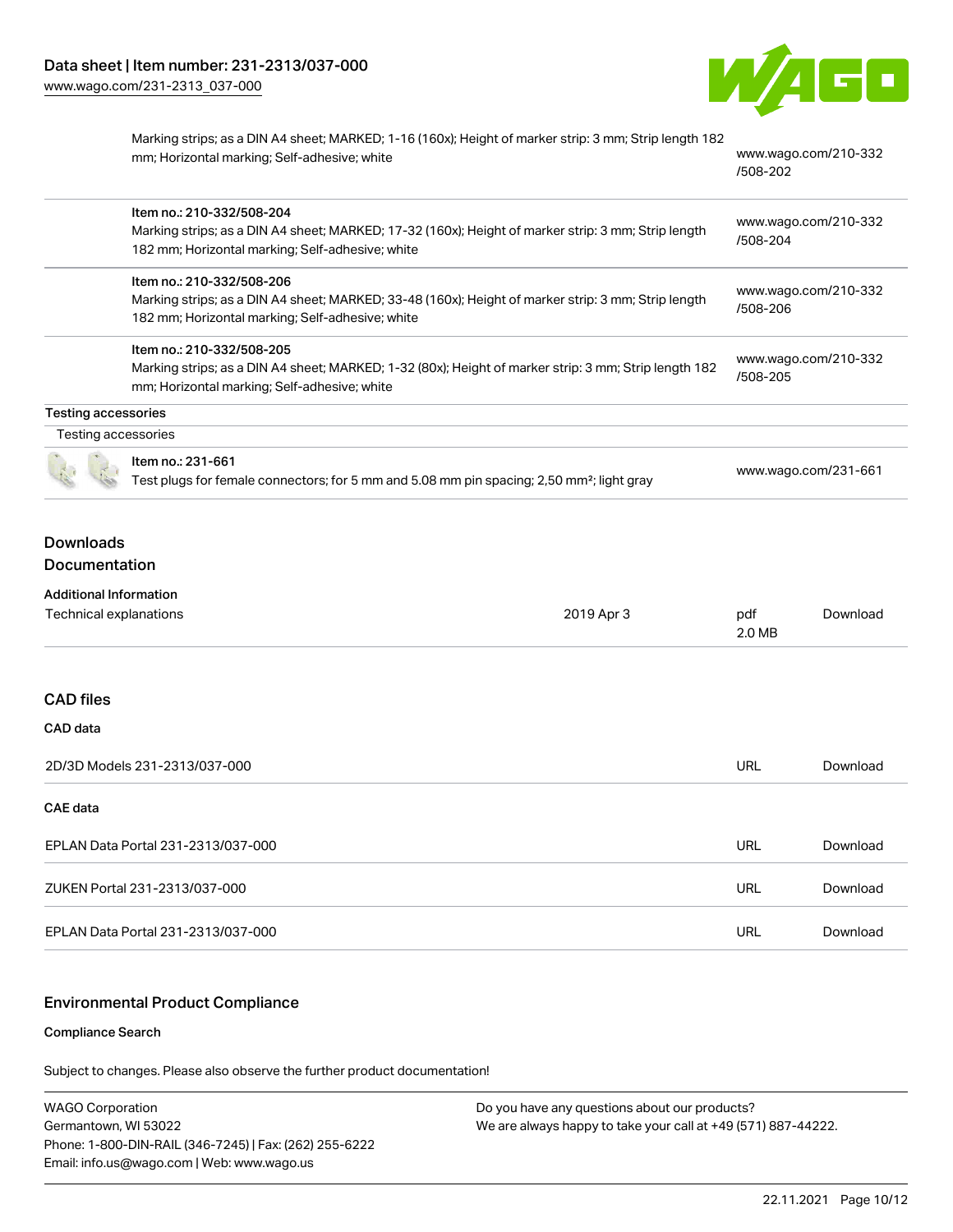

URL [Download](https://www.wago.com/global/d/ComplianceLinkMediaContainer_231-2313_037-000)

Environmental Product Compliance 231-2313/037-000 2-conductor female connector; Push-in CAGE CLAMP®; 2.5 mm²; Pin spacing 5.08 mm; 13-pole; Lateral locking levers; 2,50 mm²; orange

## Installation Notes

Conductor termination

Operating Push-in CAGE CLAMP® is easy, fast and identical to that of CAGE CLAMP®. The screwdriver is fully inserted into the operating slot, holding Push-in CAGE CLAMP® open. After the conductor has been inserted into the clamping unit and the screwdriver been withdrawn, the conductor is clamped safely. Solid and fine-stranded conductors < 0.5 mm² (20 AWG) are terminated and removed using a screwdriver.

Conductor termination

Subject to changes. Please also observe the further product documentation!

WAGO Corporation Germantown, WI 53022 Phone: 1-800-DIN-RAIL (346-7245) | Fax: (262) 255-6222 Email: info.us@wago.com | Web: www.wago.us